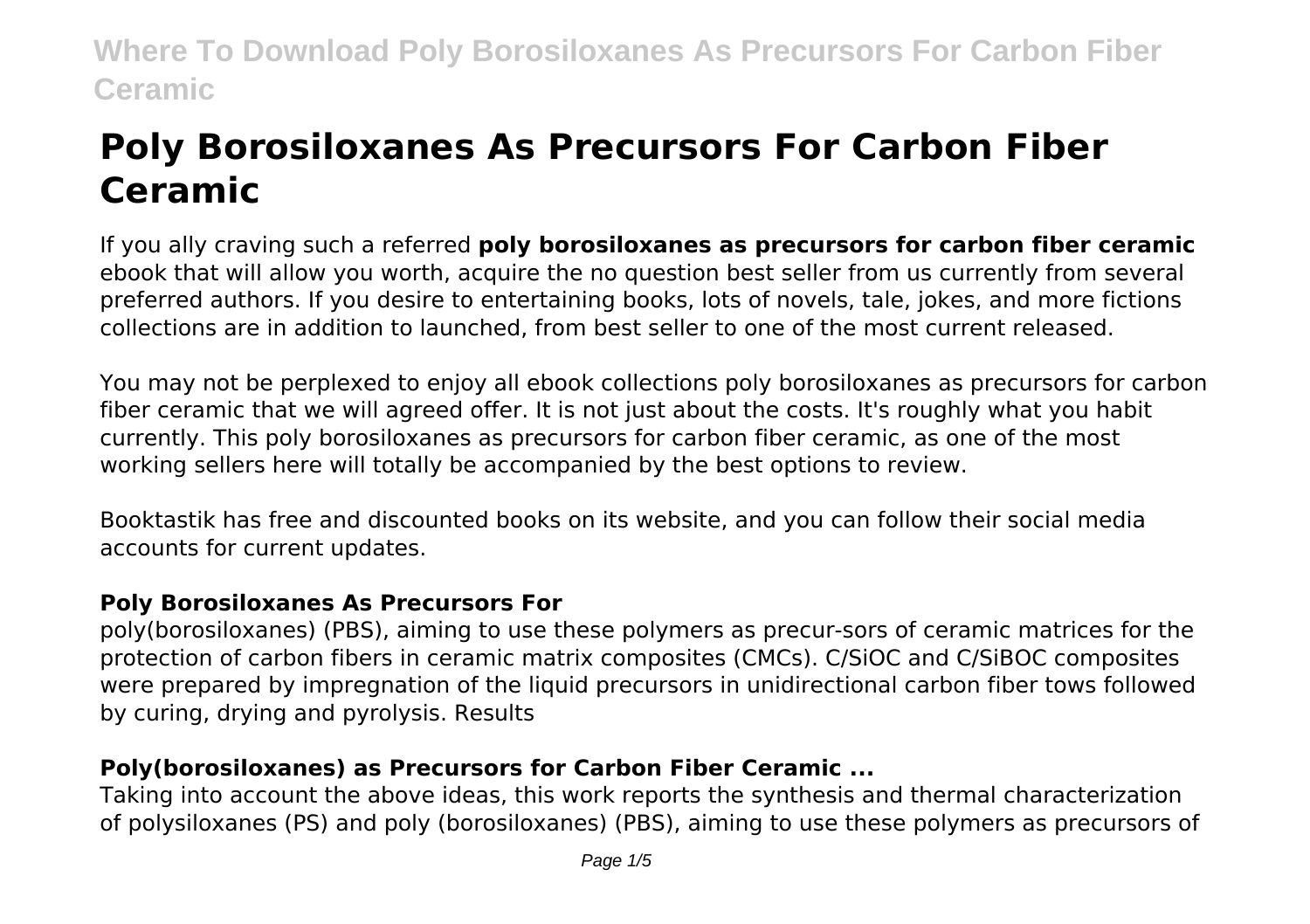ceramic matrices for the protection of carbon fibers in ceramic matrix composites (CMCs). C/SiOC and C/SiBOC composites were prepared by impregnation of the liquid precursors in unidirectional carbon fiber tows followed by curing, drying and pyrolysis.

### **Poly(borosiloxanes) as precursors for carbon fiber ceramic ...**

Poly(borosiloxanes) as precursors for carbon fiber ceramic matrix composites.pdf

# **(PDF) Poly(borosiloxanes) as precursors for carbon fiber ...**

In recent years, there is renewed interest on boron modified polysiloxanes and polyborosiloxanes as they serve as precursors for siliconboronoxycarbide (SiBOC) ceramics [1], [2], [3], [4], [5], [6] and as non-halogen additives in flame retardant formulations [7], [8], [9].

### **Vinyl-functionalized poly(borosiloxane) as precursor for ...**

Poly(borosiloxanes) as precursors for carbon fiber ceramic matrix composites By Renato Luiz Siqueira, Inez Valéria Pagotto Yoshida, Luiz Claudio Pardini and Marco Antônio Schiavon No static citation data No static citation data Cite

# **Poly(borosiloxanes) as precursors for carbon fiber ceramic ...**

Preparation and properties of polyborosiloxanes as precursors for borosilicate formation of SiO2–B2O3 gel fibers and oxides by the sol‐gel method using tetraacetoxysilane and boron tri‐n‐butoxide - Kasgoz - 1994 - Journal of Polymer Science Part A: Polymer Chemistry - Wiley Online Library

# **Preparation and properties of polyborosiloxanes as ...**

Poly(borosiloxanes) as precursors for carbon fiber ceramic matrix composites . By Renato Luiz Siqueira, Inez Valéria Pagotto Yoshida, Luiz Claudio Pardini and Marco Antônio Schiavon. Abstract.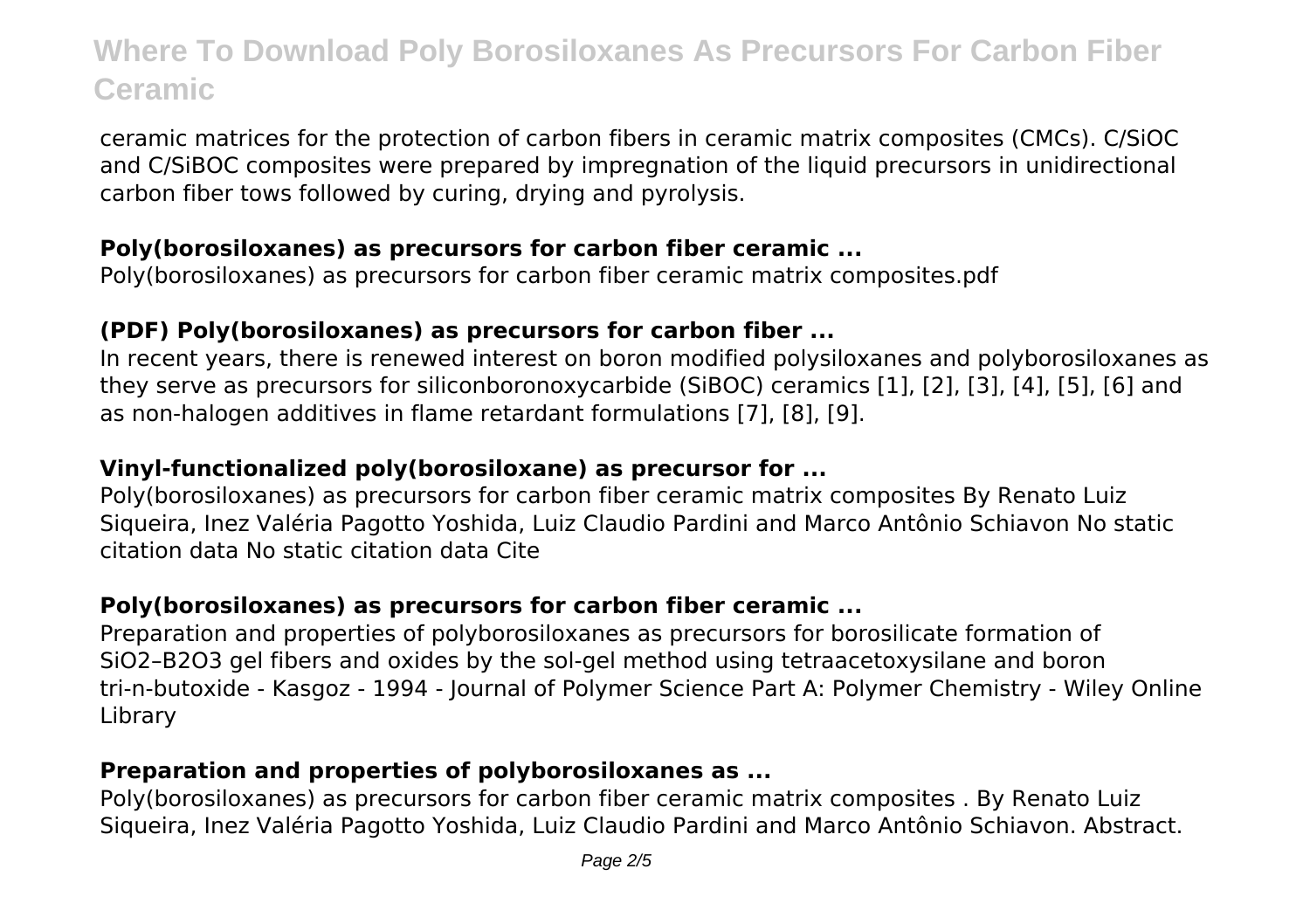### **Poly(borosiloxanes) as precursors for carbon fiber ... - CORE**

Novel poly (borosiloxane) precursors to amorphous SiBCO ceramics 1. Introduction. The synthesis of multi-component ceramics derived from thermolysis of molecular precursors, which have... 2. Experimental methods. Poly (borosiloxane) networks (PBS) were prepared by two distinct routes, as can be seen ...

#### **Novel poly(borosiloxane) precursors to amorphous SiBCO ...**

Taking in account the above ideas, this work reports the synthesis and thermal characterization of polysiloxanes (PS) and poly(borosiloxanes) (PBS), aiming the use of these polymers as precursors of ceramic matrix for protection of carbon fibers in ceramic matrix composites (CMC).

# **POLY(BOROSILOXANES) AS PRECURSORS OF CERAMIC MATRIX IN ...**

This work reports the synthesis and thermal characterization of poly (borosiloxanes) (PBS) derived from methyltrietoxysilane (MTES) and vinyltriethoxysilane (VTES), aiming to use these polymers as...

### **(PDF) The Protective Role of Poly(Borosiloxanes)Derived ...**

A series of polyborosiloxanes (PBSs) was synthesized by mixing hydroxy-terminated polydimethylsiloxanes (PDMS) and boric acid (BA) in toluene at 120 °C. The molecular masses of selected PDMS precursors were in a wide range, covering from below up to far above the critical entanglement molecular mass of PDMS. The reaction kinetics was followed by using Fourier transform infrared (FTIR ...

# **Synthesis of Structure-Controlled Polyborosiloxanes and ...**

The Protective Role of Poly(Borosiloxanes)-Derived Ceramics in Carbon Fiber Composites p.182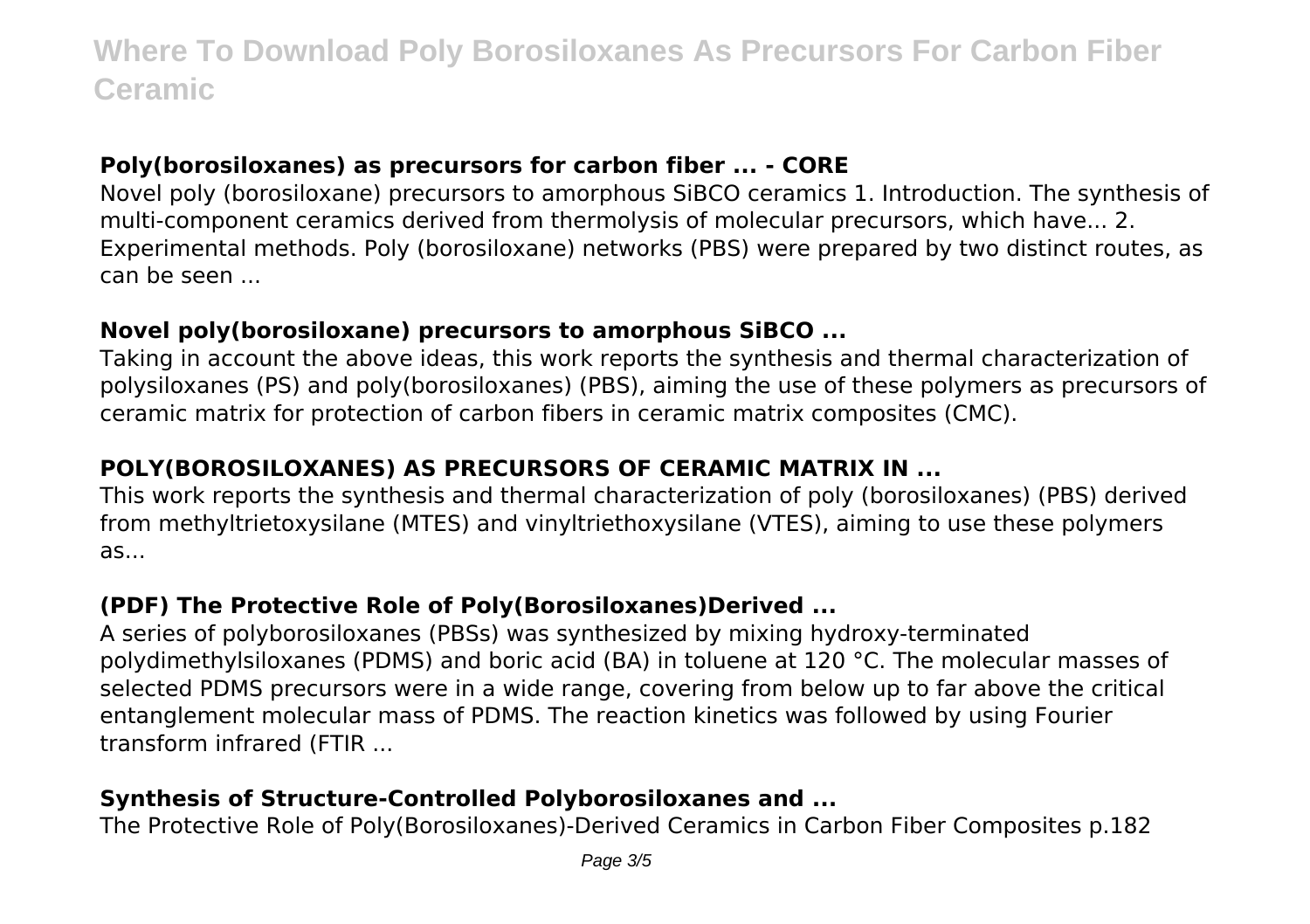Biodegradable Composites Applied to the Automotive Industry: The Development of a Loudspeaker Front

### **The Protective Role of Poly(Borosiloxanes)-Derived ...**

SciELO - Scientific Electronic Library Online FAPESP CNPq BIREME FapUnifesp. Avenida Onze de Junho, 269 - Vila Clementino 04041-050 São Paulo. Tel.: +55 11 5083-3639/59 - Email: scielo@scielo.org

### **SciELO Analytics (Beta)**

Renato Luiz Siqueira, Inez Valéria Pagotto Yoshida, Luiz Claudio Pardini, Marco Antônio Schiavon, Poly(borosiloxanes) as precursors for carbon fiber ceramic matrix composites, Materials Research, 10.1590/S1516-14392007000200009, 10, 2, (147-151), (2007).

#### **Sol‐Gel‐Derived Silicon‐Boron Oxycarbide Glasses ...**

Poly (borosiloxanes) as precursors for carbon fiber ceramic matrix composites. RL Siqueira, IVP Yoshida, LC Pardini, MA Schiavon. Materials Research 10 (2), 147-151, 2007. 52: 2007: Polymerderived mesoporous SiOC/ZnO nanocomposite for the purification of water contaminated with organic dyes.

#### **MARCO ANTONIO SCHIAVON - Google Scholar**

Renato Luiz Siqueira, Inez Valéria Pagotto Yoshida, Luiz Claudio Pardini, Marco Antônio Schiavon, Poly(borosiloxanes) as precursors for carbon fiber ceramic matrix composites, Materials Research, 10.1590/S1516-14392007000200009, 10, 2, (147-151), (2007).

### **Transmission Electron Microscopy and Electron Energy‐Loss ...**

magics pawn valdemar last herald mage 1 mercedes lackey, poly borosiloxanes as precursors for